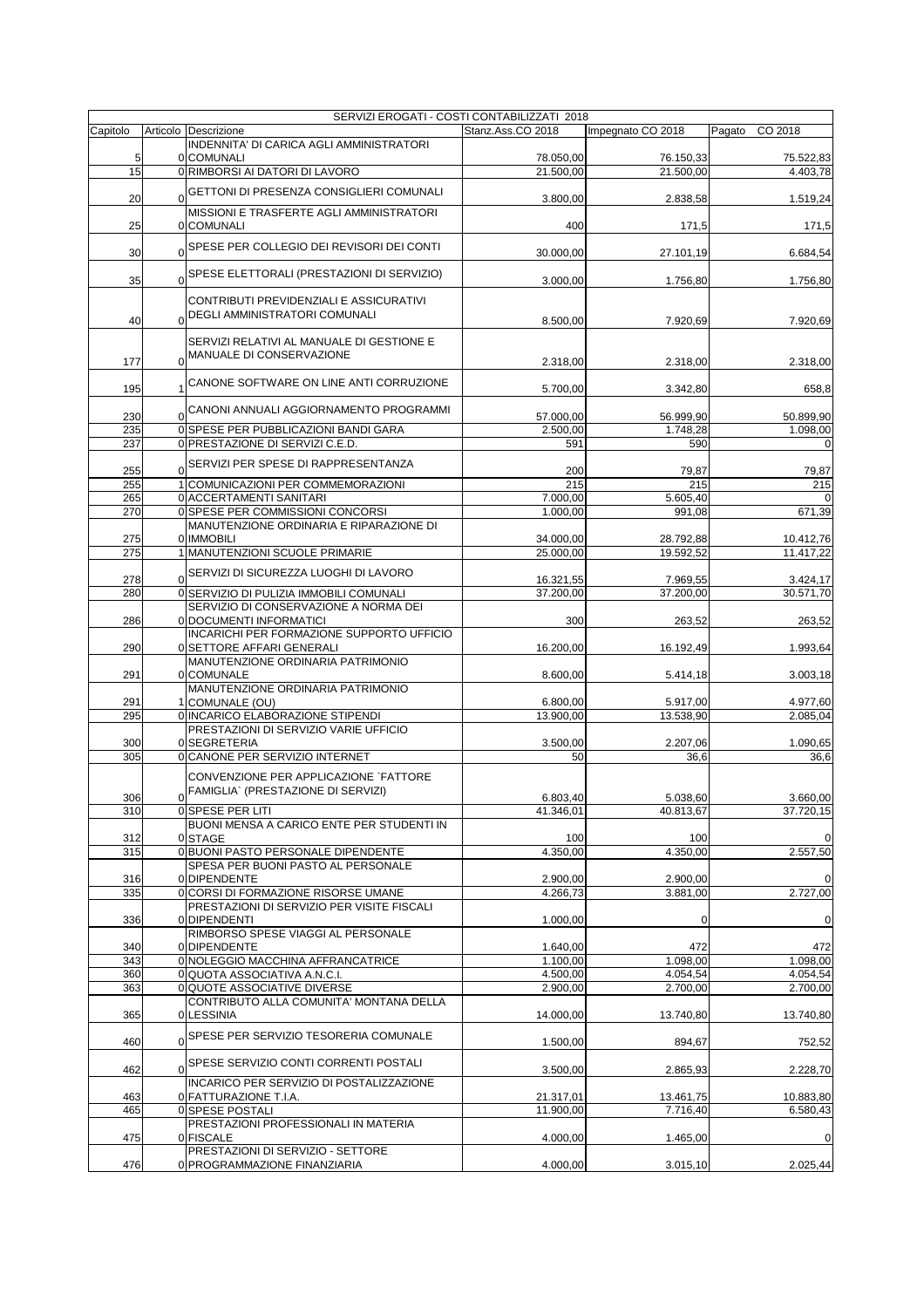|            | SERVIZI DI RISCOSSIONE CANONE                                                 |                       |                       |                       |
|------------|-------------------------------------------------------------------------------|-----------------------|-----------------------|-----------------------|
| 544<br>546 | 0 PUBBLICITA'/COSAP                                                           | 55.724,37             | 55.724,08             | 46.559,22             |
| 546        | 0 PRESTAZIONI DI SERVIZIO - TRIBUTI<br>1 SPESE PER PIGNORAMENTI               | 43.000,00<br>5.378,01 | 22.737,30<br>5.374,97 | 6.376,00<br>5.374,97  |
|            | SERVIZIO DI GESTIONE INCASSI TRIBUTI                                          |                       |                       |                       |
| 547        | 0 COMUNALI                                                                    | 40.051,26             | 39.494,69             | 21.632,59             |
| 547        | 2 AGGIO DI RISCOSSIONE                                                        | 22.438,63             | 22.438,63             |                       |
| 635        | 0 MANUTENZIONE ASCENSORI                                                      | 8.000,00              | 2.989,00              | 1.463,55              |
| 640        | 0 SERVIZIO INTEGRATO ENERGIA                                                  | 168.000,00            | 168.000,00            | 16.701,39             |
| 640        | 2 SERVIZIO INTEGRATO ENERGIA SCUOLE                                           | 227.000,00            | 223.771,72            | 0                     |
| 645        | 0 REVISIONE ESTINTORI                                                         | 20.510,00             | 16.900,41             | 16.900,41             |
|            | EDIFICI COMUNALI: UTENZE ACQUEDOTTO                                           |                       |                       |                       |
| 653        | $\Omega$                                                                      | 8.580,00              | 8.580,00              | 2.763,44              |
|            | 0CONGUAGLIO BOLLETTE ENERGIA ELETTRICA                                        |                       |                       |                       |
| 657        |                                                                               | 5.000,00              |                       | 0                     |
| 660        | 0 MUNICIPIO - TELEFONO                                                        | 20.200,00             | 20.127,00             | 14.476,72             |
| 665        | 0 MUNICIPIO - TELEFONO CELLULARE<br>MANUTENZIONE PATRIMONIO COMUNALE A        | 6.500,00              | 6.500,00              | 3.837,98              |
| 670        | 0 SEGUITO DI DANNI DA TERZI                                                   | 10.000,00             | 5.967,49              | 2.967,45              |
|            |                                                                               |                       |                       |                       |
|            | GESTIONE PULIZIA, CUSTODIA, ECC. CENTRO                                       |                       |                       |                       |
| 671        | POLIFUNZIONALE E AREE ESTERNE VALIER<br>$\Omega$                              | 17.325,72             | 17.325,72             | 12.994,29             |
| 675        | 0 CANONI DI CONCESSIONI DEMANIALI                                             | 10.970,41             | 10.907,98             | 10.907,98             |
| 676        | 0 SPESE CONDOMINIALI                                                          | 350                   | 207,92                | 137,06                |
|            |                                                                               |                       |                       |                       |
| 735        | RIPARAZIONI AUTOMEZZI OPERATIVI COMUNALI                                      | 20.500,00             | 16.092,32             | 12.186,80             |
|            |                                                                               |                       |                       |                       |
| 738        | SERVIZIO LAVAGGIO AUTOMEZZI COMUNALI<br>$\Omega$                              | 300                   | 299,94                | 0                     |
|            |                                                                               |                       |                       |                       |
|            | SPESE PER STUDI, PROGETTAZIONI E COLLAUDI A<br>0 MEZZO DI PROFESSIONISTI (OU) |                       |                       |                       |
| 745        |                                                                               | 2.777.83              | 2.564,98              | 2.564,98              |
|            | INDENNITA' DI PRESENZA AI MEMBRI DELLA                                        |                       |                       |                       |
| 755        | 0 COMMISSIONE EDILIZIA                                                        | 1.570,00              | 1.419,29              | $\mathbf 0$           |
|            | 0CANONI DI NOLEGGIO `PARCO MACCHINE`                                          |                       |                       |                       |
| 780        |                                                                               | 6.000,00              | 5.555,60              | 4.743,86              |
|            | CANONI DI NOLEGGIO `PARCO MACCHINE` -                                         |                       |                       |                       |
|            | AUTOMEZZI ESCLUSI DA LIMITE PREVISTO DAL D.L.                                 |                       |                       |                       |
| 780        | 1 66/2014                                                                     | 2.700,00              | 2.518,18              | 2.112,32              |
| 830<br>835 | 1 PRESTAZIONI VARIE PER ELEZIONI<br>0 MANUTENZIONE ELETTROARCHIVIO            | 30.000,00<br>1.300,00 | 26.570,00<br>1.263,06 | 26.570,00<br>1.263,06 |
|            | SPESE FUNZIONAMENTO COMMISSIONE                                               |                       |                       |                       |
| 870        | 0 ELETTORALE CIRCONDARIALE                                                    | 3.100,00              | 2.757,25              | 2.727,25              |
| 875        | 0 QUOTA ASSOCIATIVA A.N.U.S.C.A.                                              | 560                   | 560                   | 560                   |
| 920        | 0 SPESE NOTIFICA ATTI                                                         | 200                   | 179,65                | 88,11                 |
|            | SPESE PER CATTURA, CUSTODIA E                                                 |                       |                       |                       |
|            | MANTENIMENTO CANI - CONTROLLO SANITARIO                                       |                       |                       |                       |
| 930        | 0 CANI E GATTI                                                                | 7.000,00              | 6.300,00              | 3.198,46              |
| 938        | 0 FITTI PASSIVI                                                               | 5.000,00              | 5.000,00              | 5.000,00              |
|            | <b>COMPARTECIPAZIONE SPESE CENTRO</b>                                         |                       |                       |                       |
| 950        | 0 DELL'IMPIEGO PROVINCIA DI VERONA                                            | 3.429,59              | 3.429,59              | 3.429,59              |
| 955        | 0 NOLEGGIO FOTOCOPIATRICI                                                     | 19.800.00             | 18.460.51             | 14.600,68             |
|            | CANONE ANNUO PONTE RADIO SERVIZIO POLIZIA                                     |                       |                       |                       |
| 1040       | 0 MUNICIPALE (E313)                                                           | 1.200,00              | 1.150,00              | 1.150,00              |
| 1041       | 0 CANONE M.C.T.C.                                                             | 1.200,00              | 1.190,42              | 1.190,42              |
| 1042       | 0 SPESE VISURE M.C.T.C.                                                       | 850                   | 850                   | 467.67                |
|            | AFFIDAMENTO SERVICE GESTIONE PARCHEGGI A                                      |                       |                       |                       |
|            | PAGAMENTO SU SUOLO PUBBLICO<br>$\Omega$                                       |                       |                       |                       |
| 1043       |                                                                               | 43.920,00             | 43.920,00             | 43.920,00             |
| 1045       | QUOTA PROVENTI GESTIONE PARCHEGGI DA                                          | 12.000,00             |                       | 0                     |
| 1046       | 0 VERSARE A TERZI<br>0 SERVIZIO GESTIONE SANZIONI C.D.S.                      | 1.525,00              | 11.590,00<br>1.525,00 | 1.525,00              |
|            |                                                                               |                       |                       |                       |
| 1047       | SPESE SERVICE GESTIONE SANZIONI C.D.S.<br>$\Omega$                            | 13.700,00             | 13.673,31             | 9.285,18              |
|            |                                                                               |                       |                       |                       |
| 1047       | SPESE SERVICE GESTIONE SANZIONI C.D.S. (E313)<br>1                            | 1.800,00              | 0                     | $\mathbf 0$           |
|            |                                                                               |                       |                       |                       |
| 1053       | ACCESSO A SISTEMA DI VIDEOSORVEGLIANZA<br>$\Omega$                            | 1.500,00              | 0                     | $\mathbf 0$           |
|            | NOLEGGIO APPARECCHIATURA SISTEMA DI                                           |                       |                       |                       |
|            | CONTROLLO AUTOMATICO SEMAFORO DI                                              |                       |                       |                       |
| 1054       | 0 ARBIZZANO                                                                   | 8.113,00              | 0                     | $\mathbf 0$           |
|            | NOLEGGIO A LUNGO TERMINE AUTOVETTURA DI                                       |                       |                       |                       |
|            | SERVIZIO PER POLIZIA LOCALE                                                   |                       |                       |                       |
| 1054       | $\mathbf{1}$                                                                  | 1.950,00              | $\mathbf 0$           | 0                     |
| 1055       | 0 ESERCITAZIONI AL POLIGONO                                                   | 700                   | 698,88                | 698,88                |
|            | MANUTENZIONE E RIPARAZIONE ATTREZZATURE                                       |                       |                       |                       |
|            |                                                                               |                       |                       |                       |
| 1065       | $0($ E313)                                                                    | 4.500,00              | 2.526,62              | 0                     |
| 1066       | 0 MANUTENZIONE ANNUALE TELECAMERE                                             | 9.200,00              | 9.200,00              |                       |
| 1066       | PRESTAZIONI DI SERVIZIO POLIZIA LOCALE (E<br>$2 313/2\rangle$                 | 8.113,00              | 5.221,60              | 6.710,00<br>219,6     |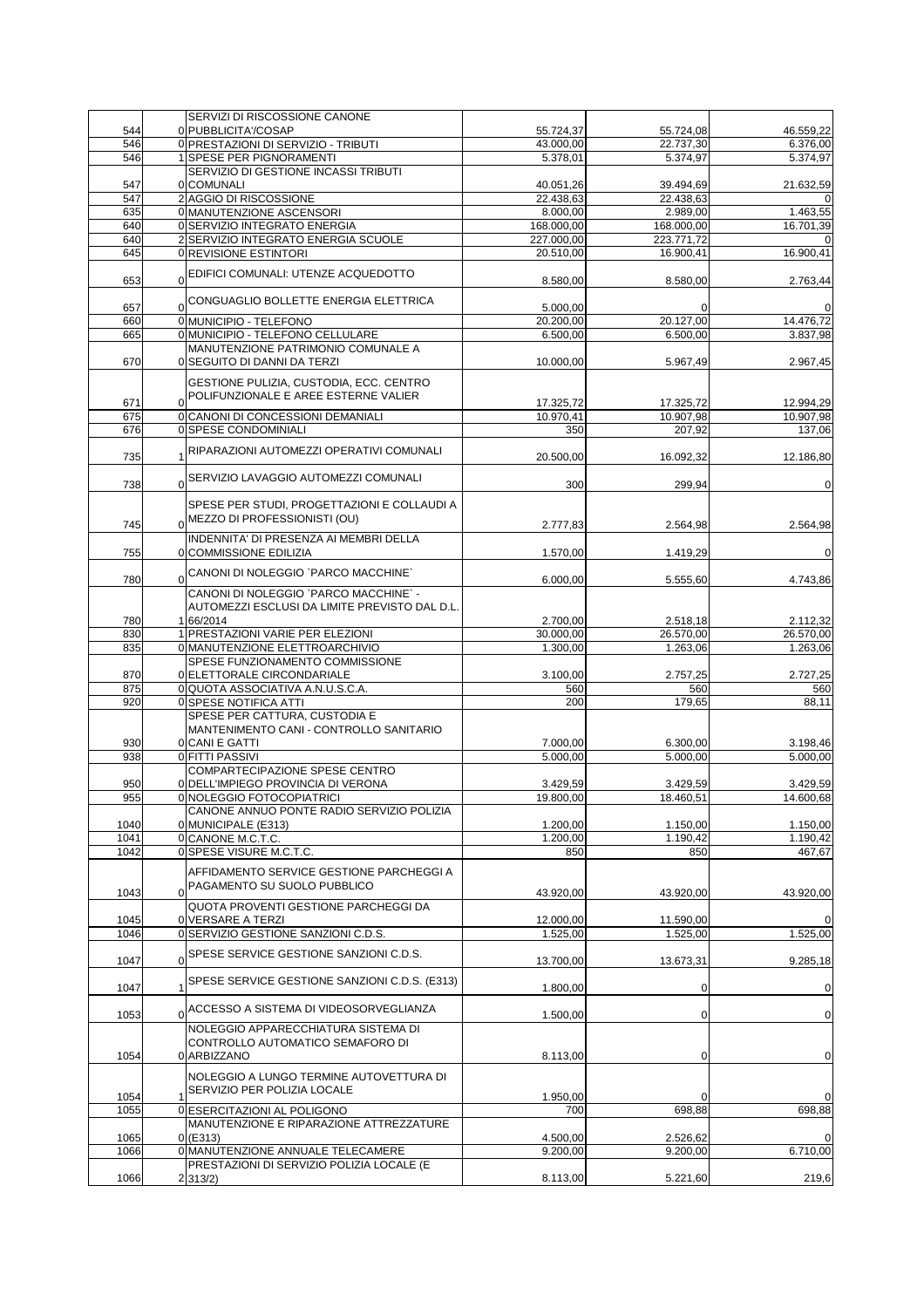|              | SPESE LEGALI PER RICORSI AVVERSO SANZIONI                                      |                        |                        |                                              |
|--------------|--------------------------------------------------------------------------------|------------------------|------------------------|----------------------------------------------|
| 1080         | 0 CODICE DELLA STRADA<br>SPESE POSTALI PER SERVIZIO DI                         | 1.000,00               | 288,3                  | 288,3                                        |
| 1082         | 0 POSTALIZZAZIONE VIOLAZIONI                                                   | 11.500,00              | 9.000,00               | 7.599,00                                     |
|              | INCARICO PROFESSIONALE PER CORSO DI DIFESA                                     |                        |                        |                                              |
| 1084         | 0 PERSONALE                                                                    | 1.000,00               | $\mathbf 0$            | $\overline{0}$                               |
|              |                                                                                |                        |                        |                                              |
|              | SPESE DI CUSTODIA VEICOLI SOTTOPOSTI A                                         |                        |                        |                                              |
| 1085         | 0 FERMO O SEQUESTRO AMMINISTRATIVO                                             | 10.850,00              | 9.959,68               | 700                                          |
| 1086         | 0 PROGETTO MOBILITA' (E313)                                                    | 5.000,00               | $\Omega$               | $\Omega$                                     |
|              | INCARICO DITTA VIGILANZA PRIVATA PER                                           |                        |                        |                                              |
| 1086         | 2 CONTROLLO PARCHI                                                             | 2.500,00               | 1.525,00               | 1.525,00                                     |
| 1087<br>1140 | 0 ABBONAMENTI A BANCHE DATI<br>0 SCUOLE MATERNE - TELEFONO                     | 1.100,00<br>500        | $\Omega$<br>500        | 0<br>$\mathbf 0$                             |
| 1150         | 0 MANUTENZIONE ELETTRODOMESTICI                                                | 2.100,00               | 2.099,90               | 1.118,74                                     |
| 1225         | 0 PRESTAZIONI DI SERVIZI PER SICUREZZA                                         | 1.000,00               | 561,2                  | $\Omega$                                     |
|              | MANUTENZIONE ORDINARIA EDIFICI SCOLASTICI                                      |                        |                        |                                              |
| 1230         | 0 SCUOLE ELEMENTARI                                                            | 1.000,00               | 0                      | 0                                            |
| 1238         | 0 ACQUEDOTTO SCUOLE ELEMENTARI                                                 | 13.720,00              | 6.720,00               | 5.827,96                                     |
| 1240         | 0 SCUOLE ELEMENTARI - TELEFONO                                                 | 3.000,00               | 3.000,00               | 1.962,61                                     |
| 1250         | 0 CANONE LEASING IMMOBILIARE                                                   | 336.000,00             | 335.945,00             | 335.945,00                                   |
| 1336<br>1340 | 0 ACQUEDOTTO SCUOLA MEDIA<br>0 SCUOLA MEDIA - TELEFONO                         | 4.608,00<br>3.000,00   | 3.108,00<br>3.000,00   | 3.069,61<br>650,33                           |
| 1430         | 0 SERVIZIO MENSE SCOLASTICHE                                                   | 55.896,80              | 53.931,73              | 32.604,39                                    |
| 1435         | 0 SPESE PER REFEZIONE INSEGNANTI                                               | 4.455.96               | 3.950,58               | 1.861,33                                     |
|              | CANONE PER SERVIZIO TRASPORTI SCOLASTICI IN                                    |                        |                        |                                              |
| 1440         | 0 APPALTO                                                                      | 242.545,87             | 242.545,87             | 144.595,78                                   |
|              | DISTRIBUZIONE PASTI, SORVEGLIANZA E                                            |                        |                        |                                              |
| 1445         | 0 VIGILANZA ALUNNI                                                             | 157.396,00             | 137.351,22             | 86.602,71                                    |
|              | <b>INCARICHI PROFESSIONALI PER ANALISI</b>                                     |                        |                        |                                              |
| 1455         | 0 BATTERIOLOGICHE                                                              | 700                    | 303,17                 | $\overline{0}$                               |
|              | PRESTAZIONI PER LA CULTURA E LA                                                |                        |                        |                                              |
| 1535<br>1538 | 0 COMUNICAZIONE<br>0 PRESTAZIONI DI SERVIZI                                    | 10.510,00<br>24.628,40 | 10.459,19<br>24.628,40 | 8.509,27<br>20.709,20                        |
| 1539         | 0 SERVIZIO INTERBIBLIOTECARIO                                                  | 5.000,00               | 4.300,00               | 4.300,00                                     |
| 1540         | 0 BIBLIOTECA - TELEFONO                                                        | 650                    | 650                    | 146,56                                       |
|              | PALIO DEL RECIOTO E DELL'AMARONE                                               |                        |                        |                                              |
| 1620         | 0 (PRESTAZIONI DI SERVIZI)                                                     | 35.400,60              | 35.400,58              | 35.400,58                                    |
|              | PRESTAZIONI DI SERVIZI PER MANIFESTAZIONI                                      |                        |                        |                                              |
| 1630         | 0 CULTURALI                                                                    | 38.441,60              | 37.200,11              | 22.998,52                                    |
| 1635         | 0 PREMIO LETTERARIO EMILIO SALGARI                                             | 8.000,00               | 8.000,00               | 8.000,00                                     |
|              | MANUTENZIONE ORDINARIA IMPIANTI SPORTIVI                                       |                        |                        |                                              |
| 1730<br>1746 | 1 SOCIETA' GUIDA<br>0 ACQUEDOTTO IMPIANTI SPORTIVI                             | 24.000,00<br>6.636,00  | 24.000,00<br>6.636,00  | 0<br>5.571,58                                |
|              |                                                                                |                        |                        |                                              |
|              | SERVIZIO DI GESTIONE E CUSTODIA PALAZZETTO                                     |                        |                        |                                              |
| 1749         | 0 DELLO SPORT DI ARBIZZANO                                                     | 18.763,67              | 17.633,29              | 15.929,04                                    |
| 1831         | 0 MANUTENZIONE DEFIBRILLATORI                                                  | 3.424.54               | 2.254,56               | 0                                            |
| 1832         | 0 PRESTAZIONI DI SERVIZIO - SPORT                                              | 1.500,00               | 1.300,00               | $\overline{0}$                               |
| 1930         | 0 INIZIATIVE PER IL TURISMO                                                    | 9.500,00               | 9.226,30               | 6.835,18                                     |
| 1940         | 0 ISTITUZIONE UFFICIO UNICO DEL TURISMO                                        | 3.300,00               | 3.300,00               | 3.300,00                                     |
| 2027         | PRESTAZIONI DI SERVIZIO PER ELEZIONI - UFFICIO<br>1 TECNICO                    | 3.000,00               | 2.603,79               |                                              |
| 2045         | 0 MANUTENZIONE STRADE COMUNALI                                                 | 57.490,00              | 57.490,00              | 2.603,79<br>44.821.89                        |
|              |                                                                                |                        |                        |                                              |
| 2045         | 1 MANUTENZIONE STRADE COMUNALI (E313)                                          | 10.250,00              | 9.932,87               | 2.015,96                                     |
|              | 0SISTEMAZIONE STRADE COMUNALI AMMALORATE                                       |                        |                        |                                              |
| 2057         |                                                                                | 5.000,00               | 4.686,50               | 3.952,60                                     |
|              | SISTEMAZIONE STRADE COMUNALI AMMALORATA                                        |                        |                        |                                              |
| 2057         | 1 (O.U.)                                                                       | 25.000,00              | 25.000,00              | 25.000,00                                    |
| 2060         | 0 SFALCIATURA CIGLI STRADALI                                                   | 61.434,10              | 61.434,10              | 61.434,09                                    |
| 2060         | 1 SFALCIATURA CIGLI STRADALI (O.U.)<br>PRESTAZIONI DI SERVIZI PER TAGLIO CIGLI | 12.500,00              | 12.500,00              | 12.500,00                                    |
| 2060         | 2 (CONTRIBUTO DA PROVINCIA - E285)                                             | 10.980,00              | 10.719,48              | 10.716,48                                    |
| 2061         | 0 FACCHINAGGIO                                                                 | 16.100,00              | 15.245,66              | 15.245,66                                    |
| 2062         | 0 MANUTENZIONE ROTATORIE E PONTI                                               | 11.970,22              | 11.789,59              | 8.841,45                                     |
| 2076         | 0 NOLEGGIO ATTREZZATURE                                                        | 500                    | 500                    | 0                                            |
| 2076         | 1 NOLEGGIO ATTREZZATURE (OU)                                                   | 1.000,00               | 1.000,00               | $\mathbf 0$                                  |
| 2135         | 0 ALTRE UTENZE ENERGIA ELETTRICA                                               | 15.000,00              | 15.000,00              | 10.122,50                                    |
| 2136         | 0 SERVIZIO DI PUBBLICA ILLUMINAZIONE                                           | 392.915,14             | 392.915,14             | 175.145,62                                   |
|              | 0 PRESTAZIONI DIVERSE DI TERZI URBANISTICA                                     |                        |                        |                                              |
| 2230         |                                                                                | 20.537,60              | 18.324,40              | 15.786,80                                    |
|              |                                                                                |                        |                        |                                              |
|              | 0 INCARICHI PER RILIEVI FRAZION. CATASTO                                       |                        |                        |                                              |
| 2240         | INCARICO PROFESSIONALE PER CONTROLLO                                           | 2.500,00               | 1.465,46               |                                              |
| 2245         | 0 ATTIVITA' RUMOROSE                                                           | 2.015,04               | 1.268,80               | 1.268,80                                     |
| 2255         | 0 INCARICO PROFESSIONALE GEOLOGO                                               | 1.600,00               | $\Omega$               |                                              |
| 2437         | SERVIZIO/INCARICHI ANALISI ACQUE POTABILI -<br>0 CONTROLLO SCARICHI            | 500                    | 0                      | $\mathbf 0$<br>$\mathbf 0$<br>$\overline{0}$ |